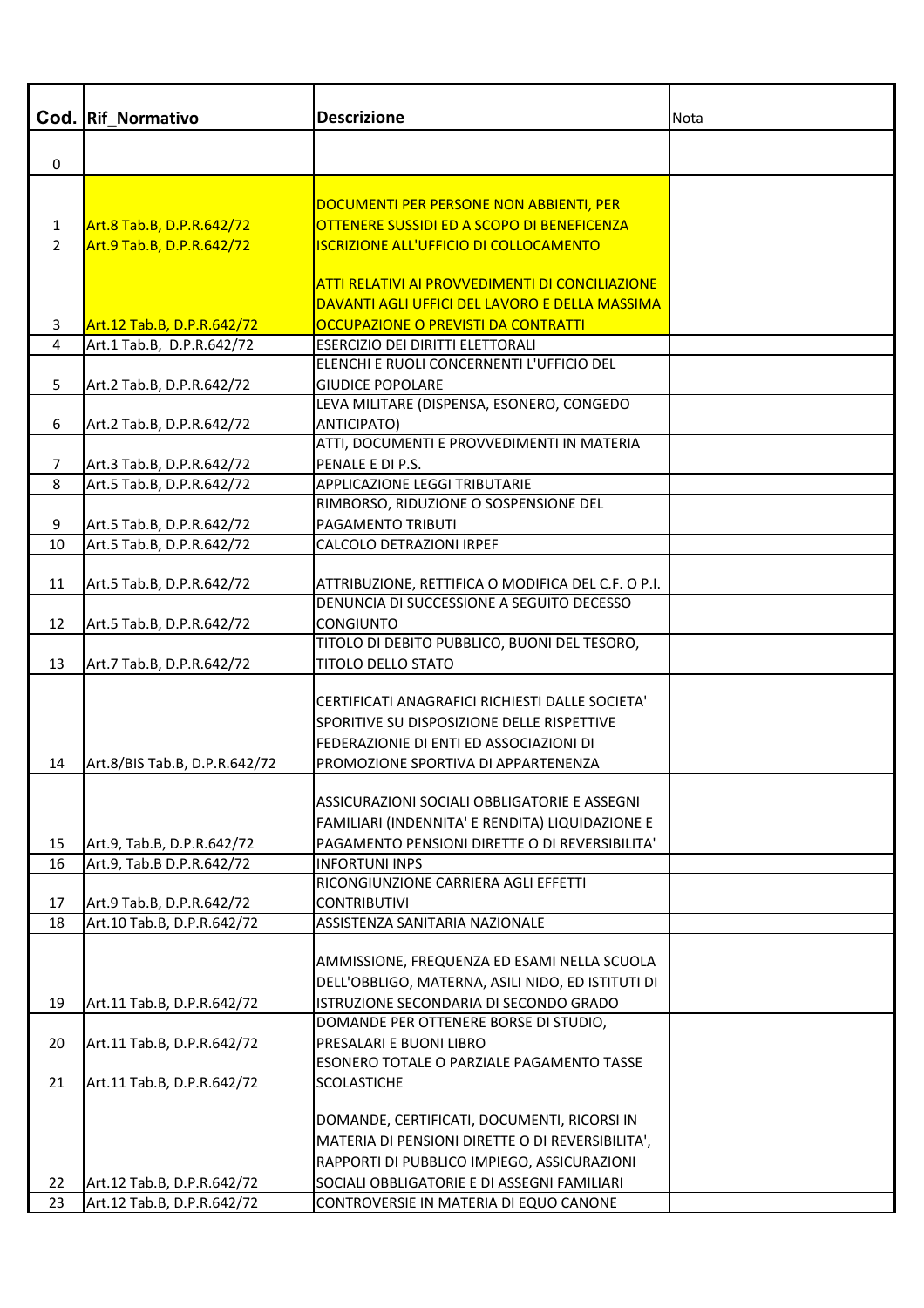| 24 | Art.13 Tab.B, D.P.R.642/72             | TUTELA DEI MINORI E DEGLI INTERDETTI              |                                   |
|----|----------------------------------------|---------------------------------------------------|-----------------------------------|
|    |                                        | ATTI E DOCUMENTI PER ADOZIONE, AFFIDAMENTO E      |                                   |
| 25 | Art.13 Tab.B, D.P.R.642/72             | ASSISTENZA MINORI                                 |                                   |
|    |                                        |                                                   |                                   |
|    |                                        | CONTRASSEGNO INVALIDI, RILASCIATO AI SENSI        |                                   |
|    |                                        |                                                   |                                   |
|    |                                        | DELL'ART. 381 DEL REGOLAMENTO DI ESECUZIONE       |                                   |
| 26 | Art.13/bis Tab.B, D.P.R.642/72         | DEL NUOVO CODICE DELLA STRADA                     |                                   |
|    |                                        |                                                   |                                   |
|    |                                        | DICHIARAZIONI SOSTITUTIVE DELLE CERTIFICAZIONI E  |                                   |
|    |                                        | DELL'ATTO DI NOTORIETA' RESE AI SENSI DEGLI ARTT. |                                   |
|    |                                        | 2 E 4 DELLA LEGGE 4.1.1968 N. 15 E SUCCESSIVE     |                                   |
|    |                                        |                                                   |                                   |
| 27 | Art.14 Tab.B, D.P.R.642/72             | MODIFICAZIONI ED INTEGRAZIONI                     |                                   |
|    |                                        | BOLLETTE ED ALTRI DOCUMENTI DOGANALI DI OGNI      |                                   |
| 28 | Art.15 Tab.B, D.P.R.642/72             | <b>SPECIE</b>                                     |                                   |
|    |                                        | ATTI POSTI IN ESSERE DALLE PUBBLICHE              |                                   |
|    |                                        | AMMINISTRAZIONI CHE VENGAN TRA LORO               |                                   |
| 29 | Art.16 Tab.B, D.P.R.642/72             | <b>SCAMBIATI</b>                                  |                                   |
|    |                                        |                                                   |                                   |
|    |                                        |                                                   |                                   |
| 30 | Art.18 Tab.B, D.P.R.642/72             | CARTE DI IDENTITA' E DOCUMENTI EQUIPOLLENTI       |                                   |
|    |                                        | ATTI COMUNITARI E NAZIONALI AL SETTORE            |                                   |
| 31 | Art.21/bis Tab.B, D.P.R.642/72         | AGRICOLO, CALAMITA' NATURALI                      |                                   |
|    |                                        | ESPROPIAZIONE PER PUBBLICA UTILITA', CALCOLO      |                                   |
| 32 | Art.22 Tab.B, D.P.R.642/72             | <b>INDENNIZZO</b>                                 |                                   |
|    |                                        | BIGLIETTI ED ABBONAMENTI PER TRASPORTO DI         |                                   |
|    |                                        |                                                   |                                   |
| 33 | Art.24 Tab.B, D.P.R.642/72             | PERSONE                                           |                                   |
|    |                                        | CONTRATTI DI LAVORO E IMPIEGO SIA INDIVIDUALI     |                                   |
|    |                                        | CHE COLLETTIVI; LOCAZIONE FONDI RUSTICI;          |                                   |
| 34 | Art.25 Tab.B, D.P.R.642/72             | LIBRETTO COLONICI                                 |                                   |
|    |                                        | ATTI, DOCUMENTI, ISTANZE ALLE O.N.L.U.S.          |                                   |
|    |                                        | (ASSOCIAZIONI NON A SCOPO DI LUCRO), CONTRATTI    |                                   |
| 35 | Art.27/bis Tab.B, D.P.R.642/72         | E COPIE DICHIARATI CONFORMI                       |                                   |
|    |                                        |                                                   |                                   |
|    |                                        |                                                   |                                   |
| 36 | Art.6 D.M. a8/10/78                    | RILASCIO LIBRETTO INTERNAZIONALE DI FAMIGLIA      |                                   |
|    |                                        | LIQUIDAZIONE E PAGAMENTO D'INDENNITA' E           |                                   |
| 37 | D.P.R. 1124/65                         | RENDITE INAIL                                     |                                   |
|    |                                        | DOCUMENTI ATTESTANTI LA VOLONTA' DI ESSERE        |                                   |
| 38 | Art.79 D.P.R. 285/90                   | CREMATO                                           |                                   |
|    |                                        | FINANZIAMENTI PER MIGLIORAMEMTO                   |                                   |
| 39 | Art.16 D.P.R. 601/73                   | DELL'AGRICOLTURA, ARTIGIANATO, ECC                |                                   |
|    | Art.34 D.P.R.601/73 -<br><b>ART.36</b> |                                                   |                                   |
|    |                                        | ASSICURAZIONI - RISARCIMENTI - RENDITA VITALIZIA  |                                   |
| 40 | c.3 L.900/69                           |                                                   |                                   |
|    |                                        |                                                   |                                   |
|    |                                        | CERTIFICATI DA PRODURRE NELL'AMBITO DI            |                                   |
| 41 | Art 126 D.P.R. 915/78                  | PROCEDIMENTI RELATIVI A PENSIONI DI GUERRA        |                                   |
|    |                                        | RILASCIO LIBRETTO DI LAVORO E RELATIVA            |                                   |
| 42 | Art.12 LEGGE 112/35                    | <b>CERTIFICAZIONE</b>                             |                                   |
| 43 | LEGGE 118/71                           | INVALIDITA' CIVILE ED ACCOMPAGNAMENTO             |                                   |
|    |                                        |                                                   |                                   |
| 44 | Art.3 LEGGE 127/97                     | CORSI DI FORMAZIONE PROFESSIONALE                 |                                   |
|    |                                        | RISARCIMENTO DANNI AGRICOLI A SEGUITO DI          |                                   |
|    |                                        | CALAMITA' NATURALI, BENEFICI CEE E CONTRIBUTI     |                                   |
| 45 | Art.7BIS LEGGE 17/1984                 | <b>AIMA</b>                                       |                                   |
|    |                                        | ATTI RELATIVI ALLO SVOLGIMENTO DI ATTIVITA' DI    |                                   |
| 46 | Art.8 LEGGE 266/91                     | <b>VOLONTARIATO</b>                               |                                   |
|    |                                        |                                                   | Non piu' valida per legge 183 del |
|    |                                        |                                                   |                                   |
|    |                                        | PARTECIPAZIONE A PUBBLICI CONCORSI E              | 12/11/2011. Entrata in vigore il  |
| 47 | Art.1 LEGGE 370/88                     | <b>GRADUATORIE.</b>                               | giorno 01/01/2012                 |
| 48 | Art.7 LEGGE 405/90                     | DUPLICATI DI ATTI E DOCUMENTI SMARRITI            |                                   |